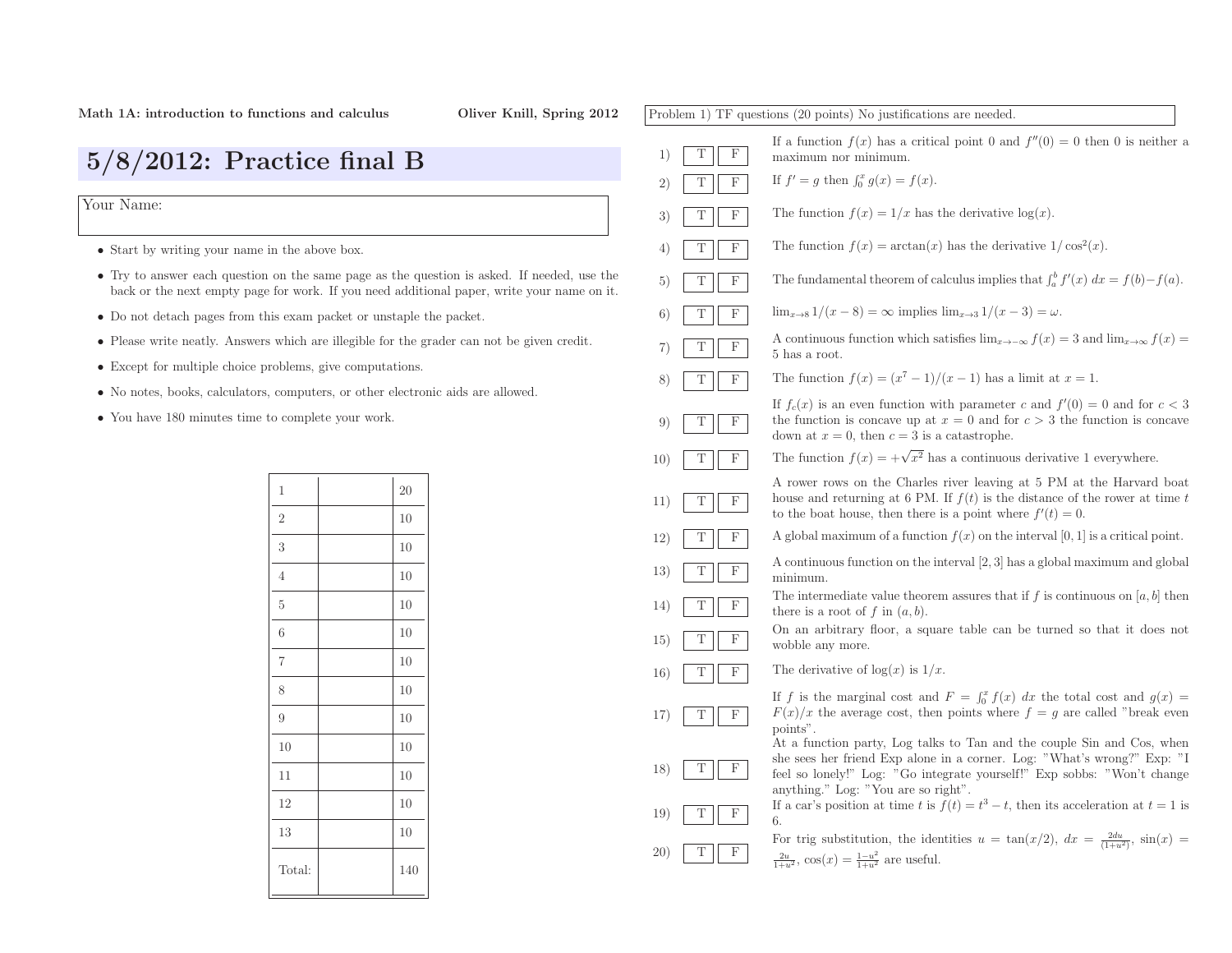Problem 2) Matching problem (10 points) No justifications are needed.

a) Match the following integrals with the graphs and (possibly signed) areas.

| Integral                             | Enter $1-6$ | Integral                               | Enter 1-6 |
|--------------------------------------|-------------|----------------------------------------|-----------|
| $\int_{-1}^{1} \sin(\pi x) x^3 dx$ . |             | $\int_{-1}^{1} (1 + \sin(\pi x)) dx$ . |           |
| $\int_{-1}^{1} \log(x+2) dx$ .       |             | $\int_{-1}^{1} \sin^{2}(x) dx$ .       |           |
| $\int_{-1}^{1} x + 1 \, dx$ .        |             | $\int_{-1}^{1} x^2 + 1 \ dx$ .         |           |



Problem 3) Matching problem (10 points) No justifications are needed.

Determine from each of the following functions, whether discontinuities appears at  $x = 0$  and if, which of the three type of discontinuities it is at 0.

| Function                                        | Jump discontinuity |  | Infinity   Oscillation   No discontinuity |
|-------------------------------------------------|--------------------|--|-------------------------------------------|
| $f(x) = \log( x ^5)$                            |                    |  |                                           |
| $f(x) = \cos(5/x)$                              |                    |  |                                           |
| $f(x) = \cot(1/x)$                              |                    |  |                                           |
| $f(x) = \sin(x^2)/x^3$                          |                    |  |                                           |
| $f(x) = \arctan(\tan(x - \pi/2))$               |                    |  |                                           |
| $f(x) = 1/\tan(x)$                              |                    |  |                                           |
| $f(x) = 1/\sin(x)$                              |                    |  |                                           |
| $f(x) = 1/\sin(1/x)$                            |                    |  |                                           |
| $\overline{f(x)} = \sin(\exp(x))/$<br>$\cos(x)$ |                    |  |                                           |
| $f(x) = 1/\log  x $                             |                    |  |                                           |

Problem 4) Area computation (10 points)

Find the area of the region enclosed by the graphs of the function  $f(x) = x^4 - 2x^2$  and the function  $g(x) = -x^2$ .

## Problem 5) Volume computation (10 points)

<sup>A</sup> farmer builds <sup>a</sup> bath tub for his warthog "Tuk". The bath has triangular shape of length <sup>10</sup> for which the width is  $2z$  at height z. so that when filled with height z the surface area of the water is <sup>20</sup><sup>z</sup>. If the bath has height 1, what is its volume?

P.S. Don't ask how comfortable it is to soak in <sup>a</sup> bath tub with that geometry. The answer most likely would be "Noink Muink".





Problem 6) Definite integrals (10 points)

Find the following definite integrals